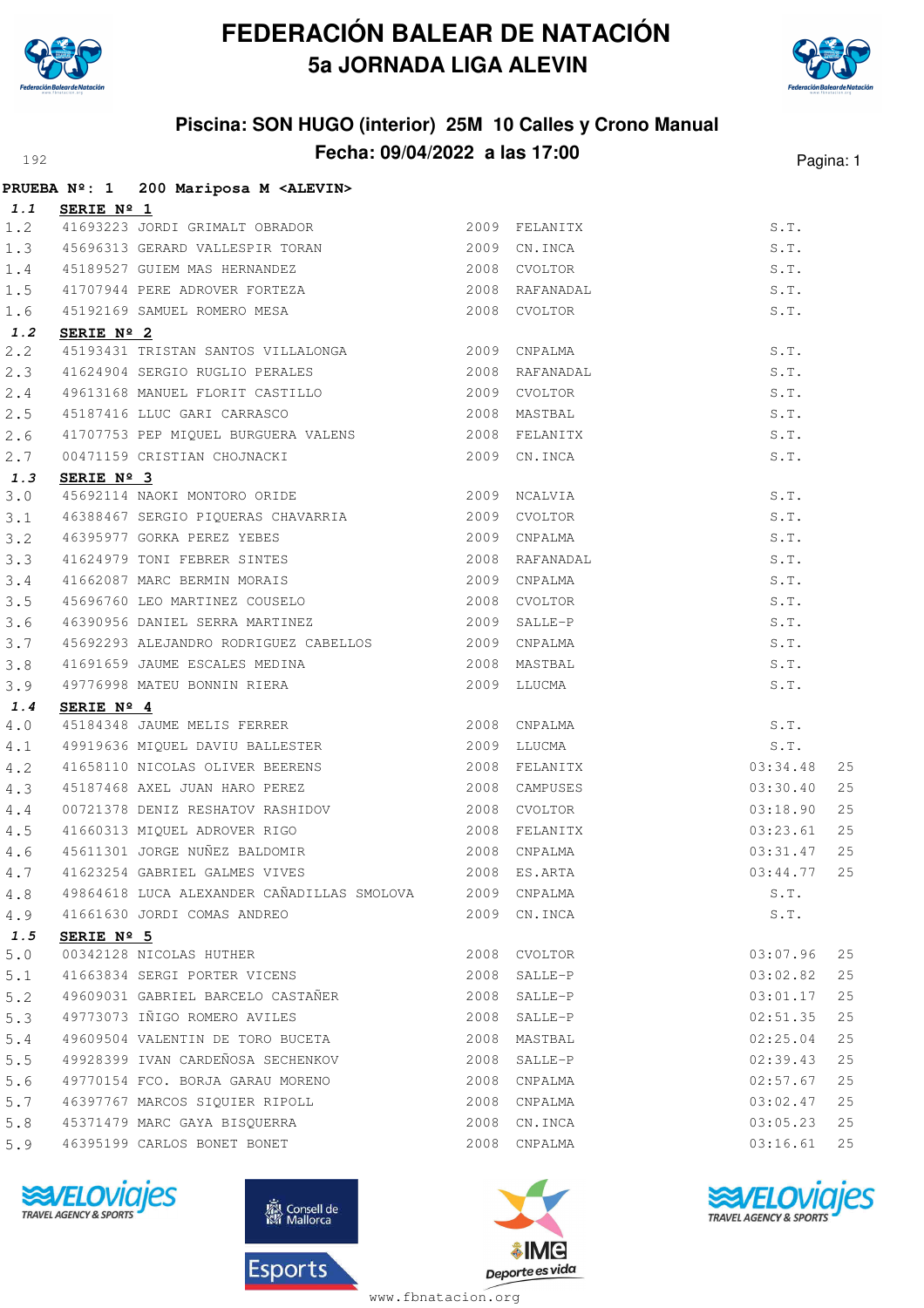



# **Piscina: SON HUGO (interior) 25M 10 Calles y Crono Manual Fecha: 09/04/2022 a las 17:00** Pagina: 2

|     |                     | PRUEBA Nº: 2 200 Braza F <alevin></alevin>                                                      |      |                                |          |    |
|-----|---------------------|-------------------------------------------------------------------------------------------------|------|--------------------------------|----------|----|
| 2.1 | SERIE Nº 6          |                                                                                                 |      |                                |          |    |
| 6.1 |                     | 41663087 ALBA RIBA OLIVES                                                                       |      | 2011 CAMPUSES                  | S.T.     |    |
| 6.2 |                     | 41697037 ANAHY VICTORIA ROCHA SALAZAR 2010 MASTBAL                                              |      |                                | S.T.     |    |
| 6.3 |                     | 49779461 MARTA AMENGUAL GARCIA (2010 CVOLTOR                                                    |      |                                | S.T.     |    |
| 6.4 |                     |                                                                                                 |      |                                | S.T.     |    |
| 6.5 |                     |                                                                                                 |      |                                | S.T.     |    |
| 6.6 |                     | 2011 LLUCMA<br>49607336 AINA MAS GARI                                                           |      |                                | S.T.     |    |
| 6.7 |                     | 46393247 OLIMPIA BESALDUCH ALVAREZ 2010 CNPALMA                                                 |      |                                | S.T.     |    |
| 2.2 | SERIE Nº 7          |                                                                                                 |      |                                |          |    |
| 7.1 |                     | 46396883 DANIELA BLAS HERNANDEZ 2011 CVOLTOR                                                    |      |                                | S.T.     |    |
| 7.2 |                     |                                                                                                 |      | 2010 RAFANADAL                 | S.T.     |    |
| 7.3 |                     |                                                                                                 |      |                                | S.T.     |    |
| 7.4 |                     |                                                                                                 |      |                                | S.T.     |    |
| 7.5 |                     | 54631302 MARIA NADAL LONARDONI                                                                  |      | 2011 CAMPUSES                  | S.T.     |    |
| 7.6 |                     |                                                                                                 |      |                                | S.T.     |    |
| 7.7 |                     |                                                                                                 |      |                                | S.T.     |    |
| 7.8 |                     | 49922387 CARLA ACEITON BUELE 2010 CVOLTOR                                                       |      |                                | S.T.     |    |
| 2.3 | SERIE $N^{\circ}$ 8 |                                                                                                 |      |                                |          |    |
| 8.0 |                     |                                                                                                 |      |                                | S.T.     |    |
| 8.1 |                     | 46391984 EMMA RAMIS NOGUERA 2010 MASTBAL<br>41697917 MARTA GOMEZ RIERA 2011 MASTBAL<br>10000111 |      |                                | S.T.     |    |
| 8.2 |                     | 49608892 AINHOA CAMPUZANO RAMOS  2010 SALLE-P                                                   |      |                                | S.T.     |    |
| 8.3 |                     |                                                                                                 |      |                                | S.T.     |    |
| 8.4 |                     | 49771065 AINA MORAGUES CARDELL                                                                  |      | 2011 LLUCMA                    | 05:18.77 | 25 |
| 8.5 |                     | 49605845 PAULA SILLERO FERNANDEZ 2010 CVOLTOR                                                   |      |                                | S.T.     |    |
| 8.6 |                     | 41662716 FATIMA BOUNOUCH BORDOY 2011 MASTBAL                                                    |      |                                | S.T.     |    |
| 8.7 |                     |                                                                                                 |      | 2011 SALLE-P                   | S.T.     |    |
| 8.8 |                     |                                                                                                 |      | 2011 CNMURO                    | S.T.     |    |
| 8.9 |                     | 49482204 PAULA EGEA RUIZ<br>41712479 IRENE VARON CUENCA<br>49864969 OLIVIA ALVAREZ MIR          |      | 2011 SALLE-P                   | S.T.     |    |
| 2.4 | SERIE $N^{\circ}$ 9 |                                                                                                 |      |                                |          |    |
| 9.0 |                     | 52031681 EMMA MARTINEZ FERRER 2011 CN.INCA                                                      |      |                                | 04:55.70 | 25 |
| 9.1 |                     | 49926640 SARA VILLEGAS VILLEGAS 2010 CVOLTOR                                                    |      |                                | 04:30.59 | 25 |
| 9.2 |                     | 38446231 INES ILIANOVA NEDELTCHEV<br>20551190 MALENA CANET PONS                                 |      | 2011 RAFANADAL<br>2011 CN.INCA | 04:23.11 | 25 |
| 9.3 |                     | 20551190 MALENA CANET PONS                                                                      |      |                                | 04:16.06 | 25 |
| 9.4 |                     | 41662295 LAIA PABLO TERRASSA                                                                    | 2010 | CAMPUSES                       | 04:08.36 | 25 |
| 9.5 |                     | 41692725 PAULA ALVARIÑO TOMAS                                                                   | 2011 | FELANITX                       | 04:14.93 | 25 |
| 9.6 |                     | 49609208 PAULA PASCUAL VALERO                                                                   |      | 2011 SALLE-P                   | 04:16.45 | 25 |
| 9.7 |                     | 42378087 PAULA PICORNELL CAÑADAS                                                                |      | 2010 RAFANADAL                 | 04:30.57 | 25 |
| 9.8 |                     | 49605074 AINA CATALINA GOMILA COLL                                                              | 2011 | FELANITX                       | 04:39.59 | 25 |
| 9.9 |                     | 41692633 LAIA BORDOY GARAU                                                                      |      | 2011 FELANITX                  | 04:57.12 | 25 |







www.fbnatacion.org

AIME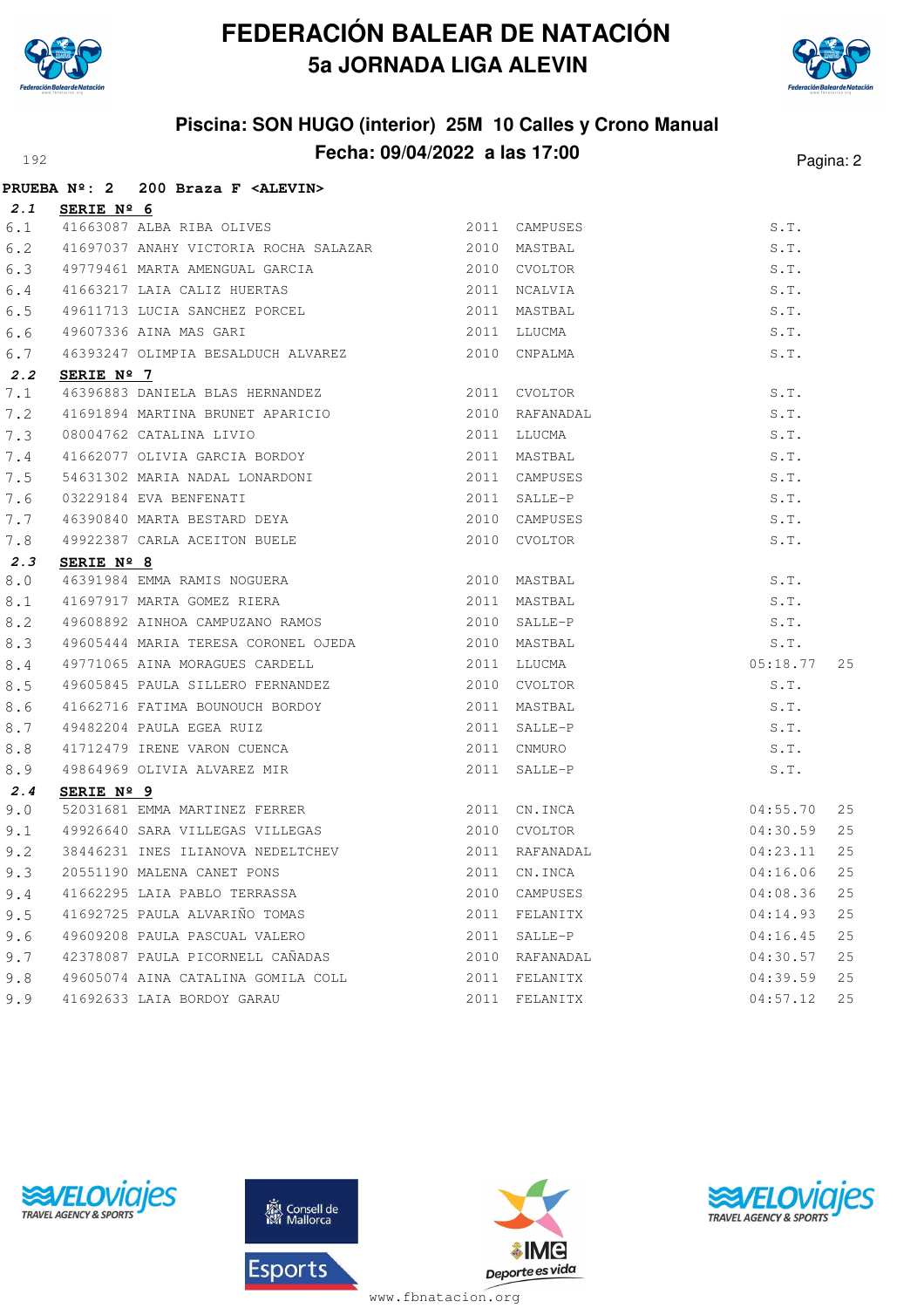

**PRUEBA Nº: 2 200 Braza F <ALEVIN>**

# **FEDERACIÓN BALEAR DE NATACIÓN 5a JORNADA LIGA ALEVIN**



### **Piscina: SON HUGO (interior) 25M 10 Calles y Crono Manual Fecha: 09/04/2022 a las 17:00** Pagina: 3

|      |                     | FRUEBA Nº. Z ZUU BIAZA F SALEVINZ                                                                                                                                           |                                         |           |          |    |
|------|---------------------|-----------------------------------------------------------------------------------------------------------------------------------------------------------------------------|-----------------------------------------|-----------|----------|----|
| 2.5  | SERIE Nº 10         |                                                                                                                                                                             |                                         |           |          |    |
| 10.0 |                     | 54622923 VIVIANA BLAS STÜDE 2011 SALLE-P                                                                                                                                    |                                         |           | 04:03.15 | 25 |
| 10.1 |                     | 49611179 CARLA ARTEAGA MOLINA (2010 CVOLTOR                                                                                                                                 |                                         |           | 03:58.12 | 25 |
| 10.2 |                     | 41662210 ARIADNA ROSSELLO BRUGAROLAS 2011 CNPALMA                                                                                                                           |                                         |           | 03:56.36 | 25 |
| 10.3 |                     | 49921504 MARINA COLL ROMAN 2010 CN.INCA                                                                                                                                     |                                         |           | 03:54.27 | 25 |
| 10.4 |                     | 49866865 ANDREA SANCHEZ HERNANDEZ 2011 SALLE-P                                                                                                                              |                                         |           | 03:52.11 | 25 |
| 10.5 |                     | 41660725 CELIA CARRIO LLABRES 2010 RAFANADAL                                                                                                                                |                                         |           | 03:53.82 | 25 |
| 10.6 |                     |                                                                                                                                                                             |                                         |           | 03:55.26 | 25 |
| 10.7 |                     |                                                                                                                                                                             |                                         |           | 03:57.09 | 25 |
| 10.8 |                     |                                                                                                                                                                             |                                         |           | 03:58.46 | 25 |
| 10.9 |                     | 49480154 PILAR BARRIENTOS DURAN 2010 CVOLTOR                                                                                                                                |                                         |           | 04:07.03 | 25 |
| 2.6  | SERIE Nº 11         |                                                                                                                                                                             |                                         |           |          |    |
| 11.0 |                     | 49868806 CECILIA NOCERAS SANCHEZ<br>41662188 SARA COLINO ALONSO 2011 MASTBAL<br>49610392 ISABEL BERGAS COMAS 2010 SALLE-P                                                   |                                         |           | 03:49.48 | 25 |
| 11.1 |                     |                                                                                                                                                                             |                                         |           | 03:45.06 | 25 |
| 11.2 |                     |                                                                                                                                                                             |                                         |           | 03:41.08 | 25 |
| 11.3 |                     | 49612169 JULIA POCOVI FONTIRROIG 2011 CNPALMA                                                                                                                               |                                         |           | 03:31.33 | 25 |
| 11.4 |                     |                                                                                                                                                                             |                                         |           | 03:16.64 | 25 |
| 11.5 |                     | 03764793 LIUDMILA LABUTINA<br>54623315 MARTINA GARCIA PROHENS 2010 CNPALMA                                                                                                  | A PROHENS 2010 CNPALMA<br>2010 FELANITX |           | 03:20.06 | 25 |
| 11.6 |                     | 02117380 EMILY CZAJA                                                                                                                                                        |                                         |           | 03:32.09 | 25 |
| 11.7 |                     |                                                                                                                                                                             |                                         |           | 03:41.15 | 25 |
| 11.8 |                     |                                                                                                                                                                             |                                         |           | 03:47.51 | 25 |
| 11.9 |                     | 49481146 AINA BAUZA LLANA<br>41662624 PAULA ENRIQUE ALORDA<br>2011 SALLE-P                                                                                                  |                                         |           | 03:51.56 | 25 |
|      | <b>PRUEBA Nº: 3</b> | 200 Braza M <alevin></alevin>                                                                                                                                               |                                         |           |          |    |
| 3.1  |                     |                                                                                                                                                                             |                                         |           |          |    |
| 12.1 |                     | <b>SERIE Nº 12</b><br>00342128 NICOLAS HUTHER<br>49480824 ALEJANDRO ARBOS GOMEZ<br>46395977 GORKA PEREZ YEBES<br>41621259 JOAN MORA LADARIA<br>2009 CNPALMA<br>2008 ES.ARTA |                                         |           | S.T.     |    |
| 12.2 |                     |                                                                                                                                                                             |                                         |           | S.T.     |    |
| 12.3 |                     |                                                                                                                                                                             |                                         |           | S.T.     |    |
| 12.4 |                     |                                                                                                                                                                             |                                         |           | S.T.     |    |
| 12.5 |                     | 78222977 FRANCISCO SOLANO FERRER 2008 CN.INCA                                                                                                                               |                                         |           | S.T.     |    |
| 12.6 |                     |                                                                                                                                                                             |                                         |           | S.T.     |    |
| 12.7 |                     |                                                                                                                                                                             |                                         |           | S.T.     |    |
| 3.2  | SERIE Nº 13         |                                                                                                                                                                             |                                         |           |          |    |
| 13.1 |                     | 49609031 GABRIEL BARCELO CASTAÑER 49609031 GABRIEL BARCELO CASTAÑER 2008 SALLE-P                                                                                            |                                         |           | S.T.     |    |
| 13.2 |                     | 45696760 LEO MARTINEZ COUSELO                                                                                                                                               | 2008                                    | CVOLTOR   | S.T.     |    |
| 13.3 |                     | 41706088 BIEL PONS FEBRER                                                                                                                                                   | 2009                                    | CNMURO    | S.T.     |    |
| 13.4 |                     | 41624979 TONI FEBRER SINTES                                                                                                                                                 | 2008                                    | RAFANADAL | S.T.     |    |
| 13.5 |                     | 46395199 CARLOS BONET BONET                                                                                                                                                 | 2008                                    | CNPALMA   | S.T.     |    |
| 13.6 |                     | 45372929 JOAN GOMEZ RIERA                                                                                                                                                   | 2008                                    | MASTBAL   | S.T.     |    |
| 13.7 |                     | 41690131 ALVARO HEREDIA TORRES                                                                                                                                              | 2009                                    | RAFANADAL | S.T.     |    |
| 13.8 |                     | 41707944 PERE ADROVER FORTEZA                                                                                                                                               | 2008                                    | RAFANADAL | 04:24.87 | 25 |







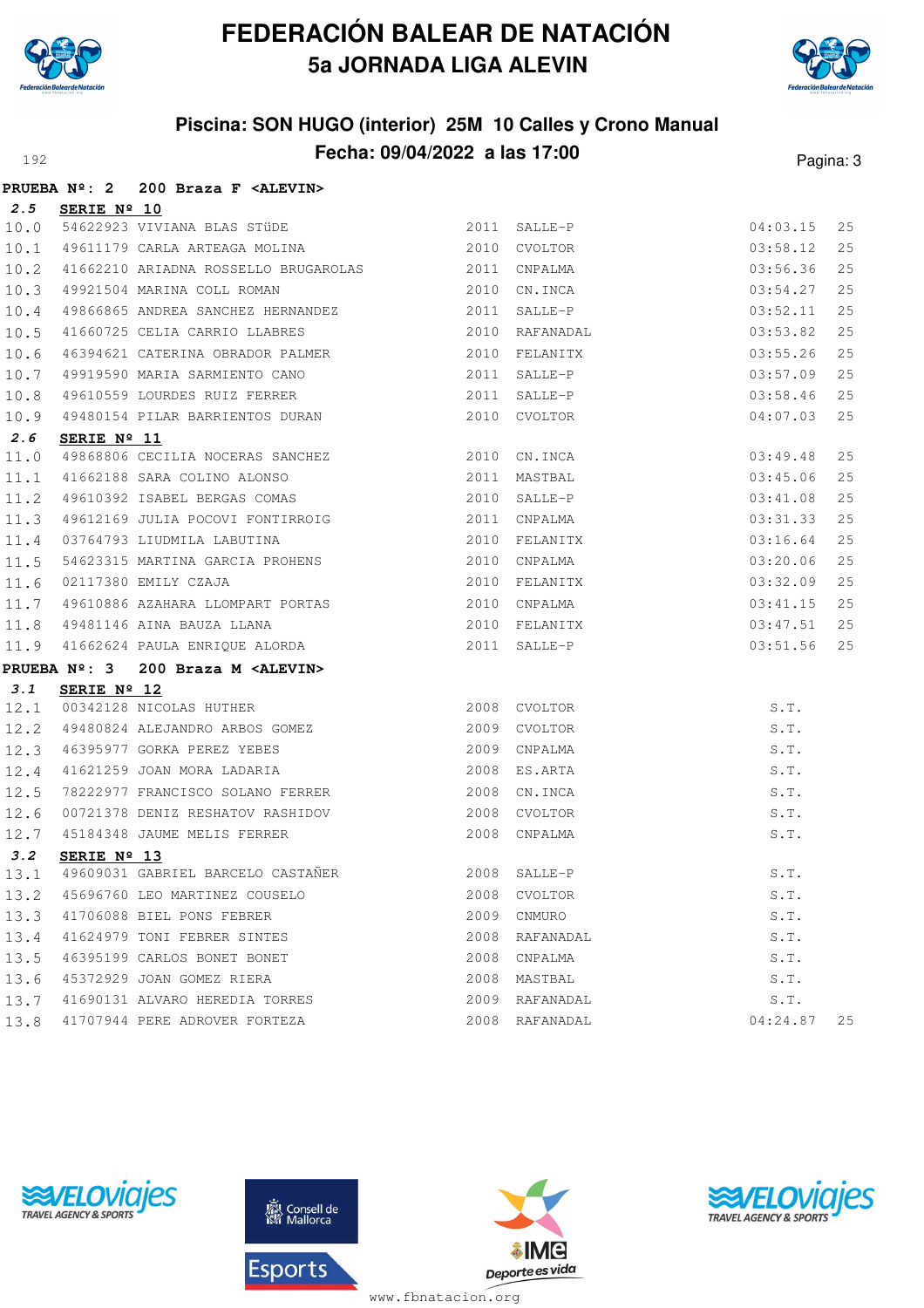

**PRUEBA Nº: 3 200 Braza M <ALEVIN>**

# **FEDERACIÓN BALEAR DE NATACIÓN 5a JORNADA LIGA ALEVIN**



### **Piscina: SON HUGO (interior) 25M 10 Calles y Crono Manual Fecha: 09/04/2022 a las 17:00** Pagina: 4

| 3.3  | SERIE Nº 14                                                                                                                       |      |                                      |          |    |
|------|-----------------------------------------------------------------------------------------------------------------------------------|------|--------------------------------------|----------|----|
| 14.0 | 3ERIE Nº 14<br>45192169 SAMUEL ROMERO MESA<br>41657113 RAUL LUQUE GALLARDO                                                        |      | CVOLTOR<br>RAFANADAL<br>2008 CVOLTOR | S.T.     |    |
| 14.1 |                                                                                                                                   | 2009 |                                      | 04:34.15 | 25 |
| 14.2 | 49919636 MIQUEL DAVIU BALLESTER                                                                                                   |      | 2009 LLUCMA                          | 04:12.33 | 25 |
| 14.3 | 45190648 MARTI JIMENEZ CAMACHO                                                                                                    |      | 2008 SALLE-P                         | 04:03.73 | 25 |
| 14.4 | 45187416 LLUC GARI CARRASCO                                                                                                       | 2008 | MASTBAL                              | 03:55.85 | 25 |
| 14.5 | 41624904 SERGIO RUGLIO PERALES                                                                                                    | 2008 | RAFANADAL                            | 03:57.88 | 25 |
| 14.6 | 41662087 MARC BERMIN MORAIS                                                                                                       | 2009 | CNPALMA                              | 04:07.42 | 25 |
| 14.7 |                                                                                                                                   | 2009 | CVOLTOR                              | 04:13.62 | 25 |
| 14.8 | 49613168 MANUEL FLORIT CASTILLO<br>49776998 MATEU BONNIN RIERA                                                                    | 2009 | LLUCMA                               | 04:48.05 | 25 |
| 14.9 | 45698005 RAUL CALZETTA TORRES                                                                                                     |      | 2009 MASTBAL                         | S.T.     |    |
| 3.4  | SERIE Nº 15                                                                                                                       |      |                                      |          |    |
| 15.0 | 49614306 PAU FRANCESC PASTOR COLL 2008 CN.INCA                                                                                    |      |                                      | 03:50.71 | 25 |
| 15.1 | 46390956 DANIEL SERRA MARTINEZ 2009 SALLE-P                                                                                       |      |                                      | 03:46.88 | 25 |
| 15.2 | 45611301 JORGE NUÑEZ BALDOMIR                                                                                                     | 2008 | CNPALMA                              | 03:46.27 | 25 |
| 15.3 | 45188227 TIAGO RAINERI SANCHEZ                                                                                                    | 2008 | CN.INCA                              | 03:38.74 | 25 |
| 15.4 |                                                                                                                                   | 2009 | NCALVIA                              | 03:34.63 | 25 |
| 15.5 | 45692114 NAOKI MONTORO ORIDE<br>45189527 GUIEM MAS HERNANDEZ                                                                      | 2008 | CVOLTOR                              | 03:37.81 | 25 |
| 15.6 |                                                                                                                                   | 2008 | FELANITX                             | 03:45.55 | 25 |
| 15.7 |                                                                                                                                   | 2009 | CN.INCA                              | 03:46.71 | 25 |
| 15.8 |                                                                                                                                   |      | 2008 MASTBAL                         | 03:48.40 | 25 |
| 15.9 | 41658110 NICOLAS OLIVER BEERENS<br>00471159 CRISTIAN CHOJNACKI<br>41691659 JAUME ESCALES MEDINA<br>43481558 SEBASTIA RAMON FERRER |      | 2008 SALLE-P                         | 03:51.76 | 25 |
| 3.5  | SERIE Nº 16                                                                                                                       |      |                                      |          |    |
| 16.0 |                                                                                                                                   |      |                                      | 03:28.06 | 25 |
| 16.1 | 45371479 MARC GAYA BISQUERRA 2008                                                                                                 |      | CN.INCA                              | 03:21.45 | 25 |
| 16.2 | 49609504 VALENTIN DE TORO BUCETA                                                                                                  |      | 2008 MASTBAL                         | 03:17.15 | 25 |
| 16.3 | 45193431 TRISTAN SANTOS VILLALONGA                                                                                                | 2009 | CNPALMA                              | 03:14.88 | 25 |
| 16.4 | 45187468 AXEL JUAN HARO PEREZ 2008                                                                                                |      | CAMPUSES                             |          | 25 |
|      |                                                                                                                                   |      |                                      | 03:12.49 |    |
| 16.5 | 45696313 GERARD VALLESPIR TORAN 2009 CN.INCA                                                                                      |      |                                      | 03:12.69 | 25 |
| 16.6 | 46388467 SERGIO PIQUERAS CHAVARRIA                                                                                                |      | 2009 CVOLTOR                         | 03:16.99 | 25 |
| 16.7 | 49864618 LUCA ALEXANDER CAÑADILLAS SMOLOVA 2009 CNPALMA                                                                           |      |                                      | 03:20.68 | 25 |
| 16.8 | 41693223 JORDI GRIMALT OBRADOR                                                                                                    | 2009 | FELANITX                             | 03:27.01 | 25 |
| 16.9 | 49606563 ISAAC MANJON BLAY                                                                                                        | 2009 | SALLE-P                              | 03:33.17 | 25 |
|      | 3.6 SERIE Nº 17                                                                                                                   |      |                                      |          |    |
| 17.0 | 46397767 MARCOS SIQUIER RIPOLL                                                                                                    |      | 2008 CNPALMA                         | 03:11.21 | 25 |
| 17.1 | 49928399 IVAN CARDEÑOSA SECHENKOV                                                                                                 | 2008 | SALLE-P                              | 03:07.47 | 25 |
| 17.2 | 49770154 FCO. BORJA GARAU MORENO                                                                                                  | 2008 | CNPALMA                              | 03:00.26 | 25 |
| 17.3 | 41663834 SERGI PORTER VICENS                                                                                                      | 2008 | SALLE-P                              | 02:53.25 | 25 |
| 17.4 | 45189993 MARC TORO GARCIA                                                                                                         | 2008 | NCALVIA                              | 02:37.66 | 25 |
| 17.5 | 78223023 NOAH TORRICO RUIZ                                                                                                        | 2008 | CVOLTOR                              | 02:41.45 | 25 |
| 17.6 | 49773073 IÑIGO ROMERO AVILES                                                                                                      | 2008 | SALLE-P                              | 02:53.65 | 25 |
| 17.7 | 41661630 JORDI COMAS ANDREO                                                                                                       |      | 2009 CN. INCA                        | 03:05.24 | 25 |
| 17.8 | 41707753 PEP MIQUEL BURGUERA VALENS                                                                                               | 2008 | FELANITX                             | 03:07.65 | 25 |







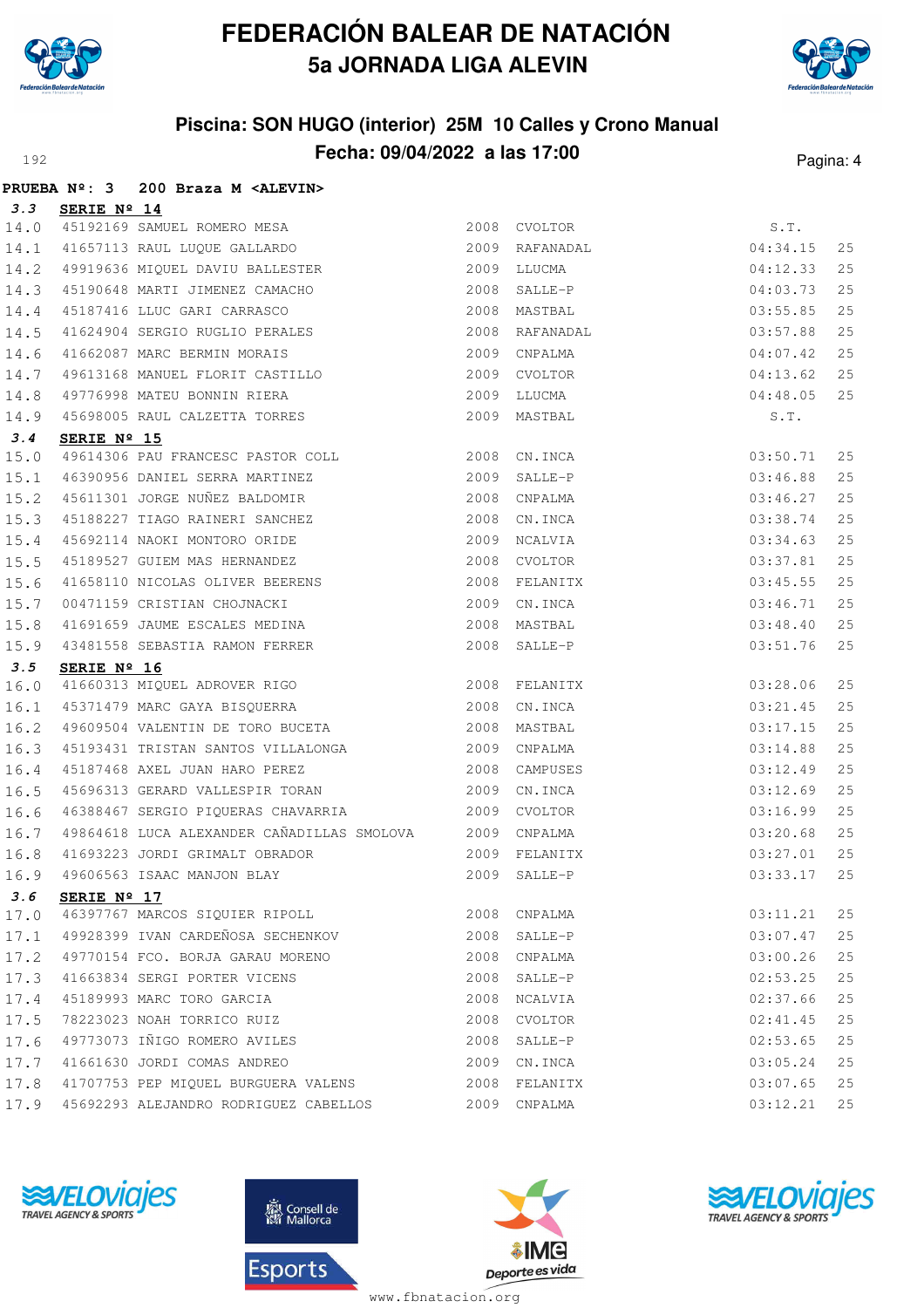



#### **Piscina: SON HUGO (interior) 25M 10 Calles y Crono Manual Fecha: 09/04/2022 a las 17:00** Pagina: 5

|      |                     | PRUEBA Nº: 4 800 Libres F <alevin></alevin>                                                                                                                                                                                                   |      |                |        |          |    |
|------|---------------------|-----------------------------------------------------------------------------------------------------------------------------------------------------------------------------------------------------------------------------------------------|------|----------------|--------|----------|----|
| 4.1  | SERIE Nº 18         |                                                                                                                                                                                                                                               |      |                |        |          |    |
|      |                     | 18.2 49605444 MARIA TERESA CORONEL OJEDA 2010 MASTBAL                                                                                                                                                                                         |      |                |        | S.T.     |    |
| 18.3 |                     | 49611713 LUCIA SANCHEZ PORCEL 2011 MASTBAL                                                                                                                                                                                                    |      |                |        | S.T.     |    |
| 18.4 |                     | 49608892 AINHOA CAMPUZANO RAMOS 2010 SALLE-P                                                                                                                                                                                                  |      |                |        | S.T.     |    |
| 18.5 |                     |                                                                                                                                                                                                                                               |      |                |        | S.T.     |    |
| 18.6 |                     | 2010 SALLE-P<br>41662624 PAULA ENRIQUE ALORDA<br>2011 SALLE-P<br>20551190 MALENA CANET PONS<br>2011 CN.INCA<br>SERIE Nº 19                                                                                                                    |      |                |        | S.T.     |    |
| 4.2  |                     |                                                                                                                                                                                                                                               |      |                |        |          |    |
| 19.2 |                     |                                                                                                                                                                                                                                               |      |                |        | S.T.     |    |
| 19.3 |                     |                                                                                                                                                                                                                                               |      |                |        | S.T.     |    |
| 19.4 |                     |                                                                                                                                                                                                                                               |      |                |        | S.T.     |    |
| 19.5 |                     |                                                                                                                                                                                                                                               |      |                |        | S.T.     |    |
| 19.6 |                     |                                                                                                                                                                                                                                               |      |                |        | S.T.     |    |
| 19.7 |                     | 38446231 INES ILIANOVA NEDELTCHEV 2011 RAFANADAL<br>41662188 SARA COLINO ALONSO 2011 MASTBAL<br>54622923 VIVIANA BLAS STÜDE 2011 SALLE-P<br>41691894 MARTINA BRUNET APARICIO 2010 RAFANADAL<br>46393247 OLIMPIA BESALDUCH ALVAREZ 2010        |      |                |        | S.T.     |    |
| 4.3  | SERIE Nº 20         | <b>SERIE Nº 20</b><br>41692725 PAULA ALVARIÑO TOMAS 2011 FELANITX<br>03229184 EVA BENFENATI 2011 SALLE-P<br>41697917 MARTA GOMEZ RIERA 2011 MASTBAL<br>49919590 MARIA SARMIENTO CANO 2011 SALLE-P<br>49612169 JULIA POCOVI FONTIRROIG 2011 CN |      |                |        |          |    |
| 20.0 |                     |                                                                                                                                                                                                                                               |      |                |        | S.T.     |    |
| 20.1 |                     |                                                                                                                                                                                                                                               |      |                |        | S.T.     |    |
| 20.2 |                     |                                                                                                                                                                                                                                               |      |                |        | S.T.     |    |
| 20.3 |                     |                                                                                                                                                                                                                                               |      |                |        | S.T.     |    |
| 20.4 |                     |                                                                                                                                                                                                                                               |      |                |        | S.T.     |    |
| 20.5 |                     | 49866865 ANDREA SANCHEZ HERNANDEZ 2011 SALLE-P                                                                                                                                                                                                |      |                |        | S.T.     |    |
| 20.6 |                     |                                                                                                                                                                                                                                               |      |                |        | S.T.     |    |
| 20.7 |                     |                                                                                                                                                                                                                                               |      |                |        | S.T.     |    |
| 20.8 |                     |                                                                                                                                                                                                                                               |      |                |        | S.T.     |    |
| 20.9 |                     | 49610559 LOURDES RUIZ FERRER 2011 SALLE-P<br>49607336 AINA MAS GARI 2011 LLUCMA<br>49922387 CARLA ACEITON BUELE 2010 CVOLTOR<br>49771065 AINA MORAGUES CARDELL 2011 LLUCMA                                                                    |      |                |        | S.T.     |    |
| 4.4  | SERIE Nº 21         |                                                                                                                                                                                                                                               |      |                |        |          |    |
| 21.0 |                     | 41662210 ARIADNA ROSSELLO BRUGAROLAS 2011 CNPALMA S.T.<br>03764793 LIUDMILA LABUTINA 2010 FELANITX 13:18.02<br>02117380 EMILY CZAJA 2010 FELANITX 12:50.78<br>54623315 MARTINA GARCIA PROHENS 2010 CNPALMA 12:27.96                           |      |                |        |          |    |
| 21.1 |                     |                                                                                                                                                                                                                                               |      |                |        |          | 25 |
| 21.2 |                     |                                                                                                                                                                                                                                               |      |                |        |          | 25 |
| 21.3 |                     |                                                                                                                                                                                                                                               |      |                |        |          | 25 |
| 21.4 |                     |                                                                                                                                                                                                                                               |      |                |        | 11:56.52 | 25 |
| 21.5 |                     | 93023313 Immitime School<br>49610392 ISABEL BERGAS COMAS<br>49481146 AINA BAUZA LLANA 2010 FELANITX<br>49868806 CECILIA NOCERAS SANCHEZ 2010 CN.INCA                                                                                          |      |                |        | 12:00.78 | 25 |
| 21.6 |                     |                                                                                                                                                                                                                                               |      |                |        | 12:36.46 | 25 |
| 21.7 |                     | 49610886 AZAHARA LLOMPART PORTAS                                                                                                                                                                                                              | 2010 | CNPALMA        |        | 13:03.81 | 25 |
| 21.8 |                     | 49611179 CARLA ARTEAGA MOLINA                                                                                                                                                                                                                 | 2010 | <b>CVOLTOR</b> |        | S.T.     |    |
|      |                     | 21.9 46396883 DANIELA BLAS HERNANDEZ                                                                                                                                                                                                          |      | 2011 CVOLTOR   |        | S.T.     |    |
|      | <b>PRUEBA Nº: 5</b> | 4x100 Estilos M <alevin></alevin>                                                                                                                                                                                                             |      |                |        |          |    |
| 5.1  | SERIE Nº 22         |                                                                                                                                                                                                                                               |      |                |        |          |    |
| 22.0 | 00877               | CVOLTOR ALEVIN <b></b>                                                                                                                                                                                                                        |      | CVOLTOR        | ALEVIN | S.T.     |    |
| 22.1 | 00848               | SALLE-P ALEVIN <a></a>                                                                                                                                                                                                                        |      | SALLE-P        | ALEVIN | S.T.     |    |
| 22.2 | 01728               | RAFANADAL ALEVIN                                                                                                                                                                                                                              |      | RAFANADAL      | ALEVIN | S.T.     |    |
| 22.3 | 00056               | CNPALMA ALEVIN                                                                                                                                                                                                                                |      | CNPALMA        | ALEVIN | S.T.     |    |
| 22.4 | 01378               | FELANITX ALEVIN                                                                                                                                                                                                                               |      | FELANITX       | ALEVIN | S.T.     |    |
| 22.5 | 01243               | CN.INCA ALEVIN                                                                                                                                                                                                                                |      | CN.INCA        | ALEVIN | S.T.     |    |
| 22.6 | 00761               | MASTBAL ALEVIN                                                                                                                                                                                                                                |      | MASTBAL        | ALEVIN | S.T.     |    |
| 22.7 | 00877               | CVOLTOR ALEVIN <a></a>                                                                                                                                                                                                                        |      | CVOLTOR        | ALEVIN | S.T.     |    |
| 22.8 | 00056               | CNPALMA ALEVIN <b></b>                                                                                                                                                                                                                        |      | CNPALMA        | ALEVIN | S.T.     |    |